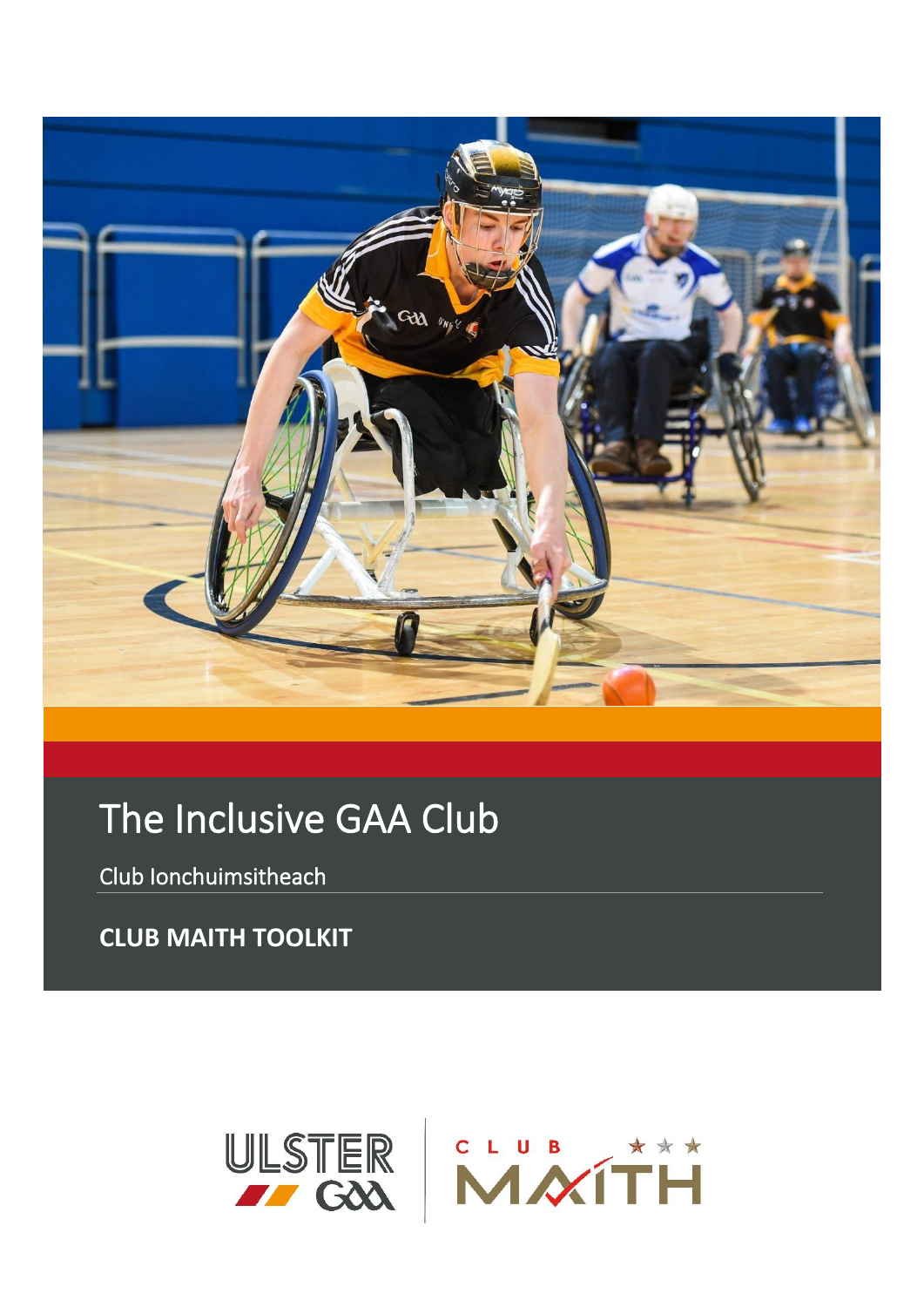# WHY IS THIS IMPORTANT?

The first line of the GAA's Official Guide spells out how the GAA reaches into every corner of the land. That means it reaches out to every person throughout the island of Ireland. In doing this, the GAA works as an anti-sectarian and anti-racist organisation and is fully committed to principles of inclusion and diversity at all levels. This is what the GAA believes in and expects its members to live up to: opting out of these responsibilities isn't an option. Since the vast bulk of the GAA's work is done at Club level then it follows that we must bring life to these principles of inclusion and diversity at Club level too. They're not just something for our provincial or national leaders: they're something for us to work on and deliver on a daily basis at club level. If the Clubs don't drive this work forward, then not much is going to happen.

# WHAT DO WE MEAN BY ALL THIS?

The words "Inclusion" and "Diversity" tend to get bandied about a lot. To keep things simple, we should work to these definitions:

- Inclusion essentially means people having a sense of belonging, of being comfortable in being part of something they value.
- Diversity means being aware of, accommodating and celebrating difference. Making people feel included is absolutely central to what the GAA does: we talk about "our" club and "our" county, about "our" teams and "our" players.

What's more, we actually mean it. But we need to take it to the next level and offer that wonderful sense of belonging to others out there. The great thing about belonging is that no matter how many people we offer it to, it's never watered down! Inclusion and diversity in many ways go hand-in-hand. real inclusion reflects diversity, i.e. it's interested in offering that sense of belonging to everyone, irrespective of age, gender, religion, race, sexual orientation and/or disability. One place where we still have a particular back-log of work is in bringing women, and women's Gaelic games, fully on board within the GAA. This is maybe the best starting point for a lot of Clubs.

# WHAT THIS DOESN'T MEAN FOR THE GAA CLUB

Some people worry that by focussing on inclusion and diversity we will water down the GAA, making it into something that caters for everything and stands for nothing. This is most definitely not what inclusion and diversity are about. The GAA remains the Gaelic Athletic Association. That means we're proud of and celebrate our Irishness; that we focus on Gaelic games and activities; that we're community based; and that we cherish our amateur and volunteer basis. We don't compromise on those fundamentals. The GAA Club doesn't become a one-size-fits-all organisation. We remain and are proud of what we are: but in doing and remaining true to all that, we should be open and welcoming to others.

# TAKING INCLUSION AND DIVERSITY FORWARD IN THE GAA CLUB

Comhairle Uladh has been working to the statement below for some time now: "Ulster GAA adheres to the principle that all Gaelic games should be fun; fair; delivered in a safe environment; and accessible for all and that coaches, administrators and spectators should adhere to these principles in all areas of GAA activity." Experience tells us that there are a number of straightforward, practical things we can do to take inclusion and diversity forward within our Clubs. The first and most important is to give someone in the club the role of overseeing this work. This 'Club Inclusion Co-ordinator' should:

• Sit as a member of the Club Executive Committee.

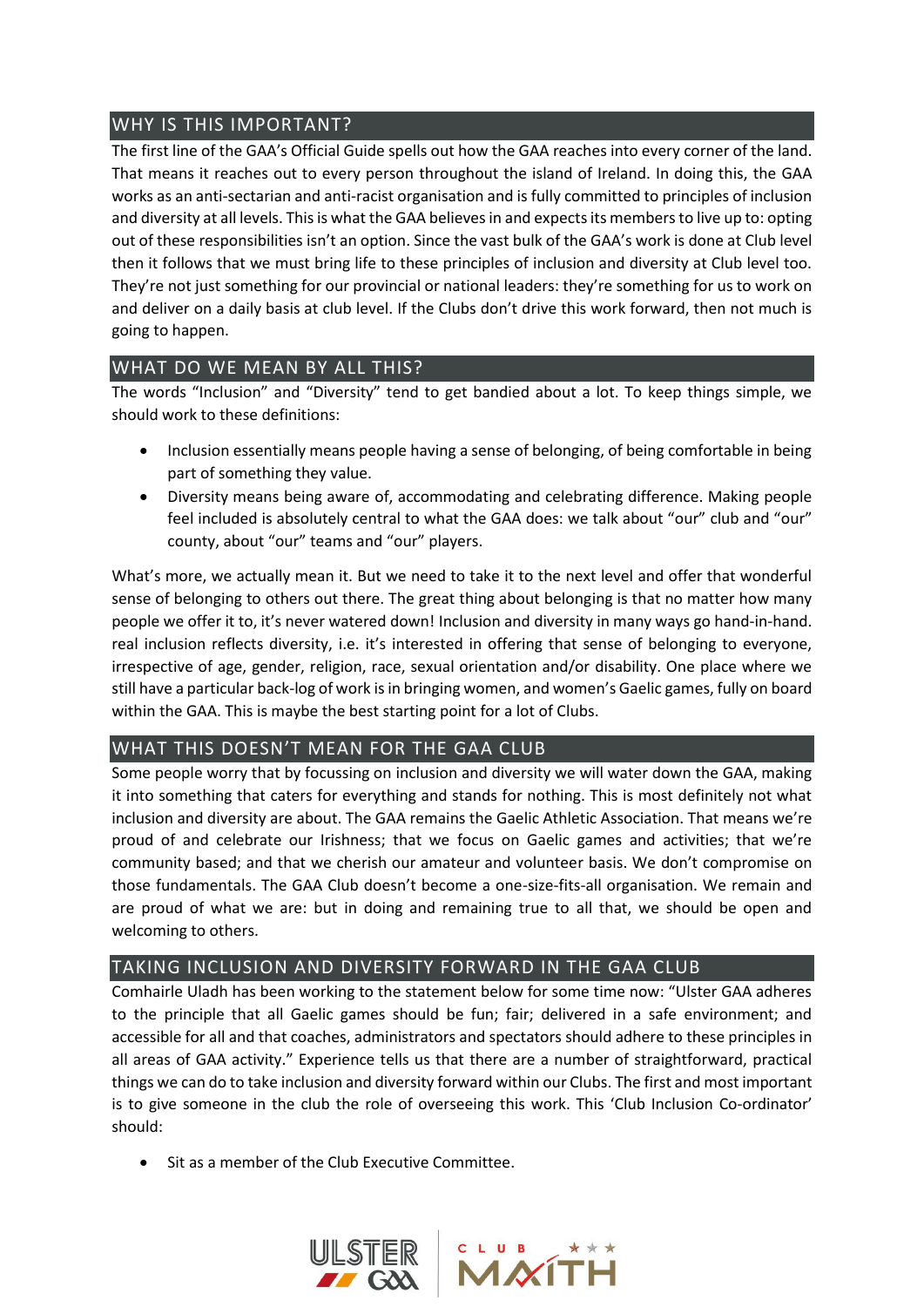- Establish an inclusion/integration committee if appropriate, involving representatives of all the Gaelic codes in the Club.
- Communicate and co-operate with County and Provincial Integration Officers.
- Actively promote and publicise, from the outset, the mutual benefits of working together in the development of Gaelic games as a whole.
- Attend workshops and seminars relating to inclusion/integration.
- Begin to identify local groups or communities of people who historically haven't had much to do with the GAA.
- Make a connection with those groups and invite them to "taster" sessions/events run by the Club.
- Look at how the Club might contribute to the work of those groups, e.g. older person's Clubs; women's groups; local disability initiatives; and so on.
- Oversee the development and implementation of the Club inclusion or equality policy

Once inclusion and diversity are on the club's agenda, then it is time to put them in to practice, some ideas that have worked well in helping clubs become more inclusive and diverse are:

#### DISABILITY GAMES

All people with special needs and/or a disability should have an equal opportunity to partake in Gaelic games to their full potential. A series of county-level events have been organised to encourage clubs to run activities to cater for members with disabilities. Some of the activities that your club can run are;

- Adapted FUNdamentals
- Wheelchair hurling and camogie
- Wheelchair football
- Adapted Rounders

The Ulster Council also organises specialist workshops to train coaches in dealing with participants with special needs and/or disabilities. For details see [www.ulstergaa.ie](http://www.ulstergaa.ie/)

#### HAVE A GO BLITZES

In order to introduce community members who traditionally have not been involved in the GAA the club can organise "have-ago" events in conjunction with local schools or community groups. "Havea-Go" events are fun/recreational games events and are usually followed by a social occasion hosted by the Club.

#### HEALTH AND WELLBEING PROGRAMME

Health and wellbeing sits firmly on the GAA agenda now, and this has been consolidated with the appointment of Club Health and Wellbeing Officers. This has enabled clubs to use their membership, facilities, and standing in their local area to rollout activities which appeal to members of the wider community. It is likely that such activities will contribute to offer GAA clubs an opportunity to positively impact the lives of many 'non-traditional' GAA people and their families.

#### BEING GOOD NEIGHBOURS

Our Official Guide clearly states that GAA Club grounds are solely for the promotion of Gaelic games. This however does not prevent Clubs from allowing local community or youth groups to use GAA facilities at otherwise slack times. Such arrangements reflect the GAA Club's role as the anchor in many of our communities and will only strengthen the Club's place in its locality.

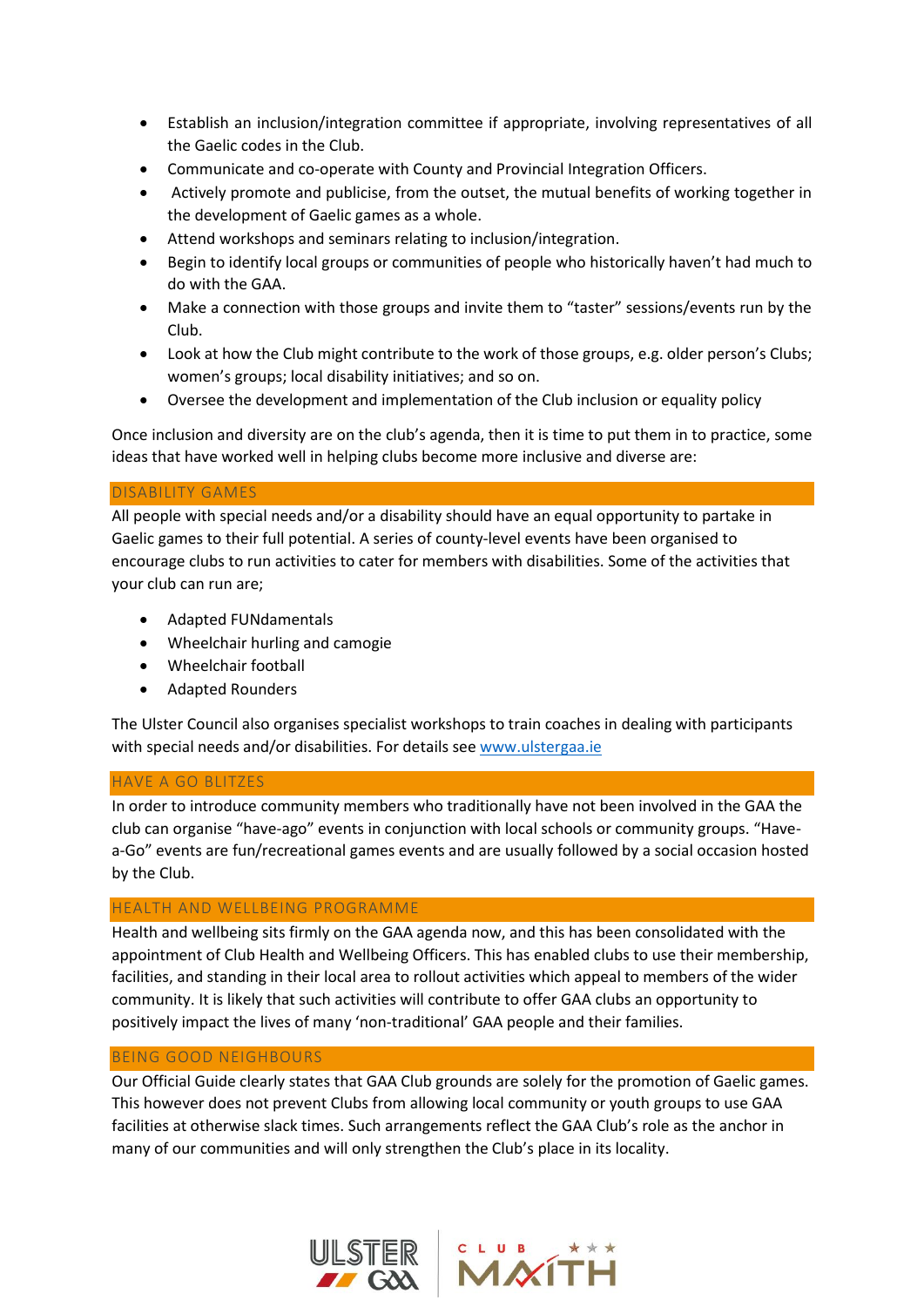#### WELCOMING NEW CITIZENS

As Irish people, we have the clearest understanding of what it's like to have to go abroad to seek a better life. Even the smallest word or gesture of welcome is important to new members of our community. The GAA is open and welcoming to everyone. If you're living here, no matter what your background, we're interested in getting you involved in our Association. The minimum any GAA club should do to encourage new Citizens is:

- Find out how many migrants live and/or work in the local community.
- Get an idea of where they're from.
- Make contact with them and invite them to a Club function/event/game.
- Run a "have-a-go" day to introduce them to the Club and the games.
- Run a cultural evening which mixes and matches Irish culture/music/song/dance with theirs.
- Welcome them into the local community/ the GAA.

A number of local migrant support groups and networks are now in place across Ulster. They can give GAA Clubs good advice on language/translation and cultural issues. For more details contact [www.ulstergaa.ie](http://www.ulstergaa.ie/)

#### CONTRIBUTE TO THE COMMUNITY

Being inclusive and diverse isn't just about being reactive to others' needs. It's also about being proactive. Most GAA Clubs, especially in rural areas, act as a constant community resource. Ways in which this can and should happen include:

- Providing personnel to steward at wakes and funerals.
- Doing the same for other community events, e.g. church or school-based.
- Making Club facilities available to local groups and for local events.
- Taking part in appropriate local campaigns, e.g. re school closures; health plans or planning policies.
- Club members sitting on local boards and committees, e.g. school governors or Credit Unions.
- Club members contributing to other more strategic structures such as Local Sports Partnerships.

#### UNIONIST OUTREACH

In our Province this is a fundamental issue yet is equally the one which can cause the most discomfort. The GAA is confident about its own place, ethos and values. In this, it also respects the place, values and ethos of others. But equally the GAA recognises that in terms of community relations we are where we are and are left with the legacies of several centuries of division and strife. Recent practice has shown us that in terms of engaging with members of the wider Unionist community there is value in:

- inviting Unionist politicians to Club events.
- Club personnel attending Council events.
- Clubs supporting EMU (Education for Mutual Understanding) events in local schools.
- Club personnel attending Ulster-Scots events.
- Joint cultural events with Ulster-Scots groups.
- Sharing of good practice in how to manage Clubs and run events with others.
- Clubs contributing to Councils' Good Relations work.
- Clubs contributing to the work of the Peace IV/Peace Plus Cluster Partnerships.